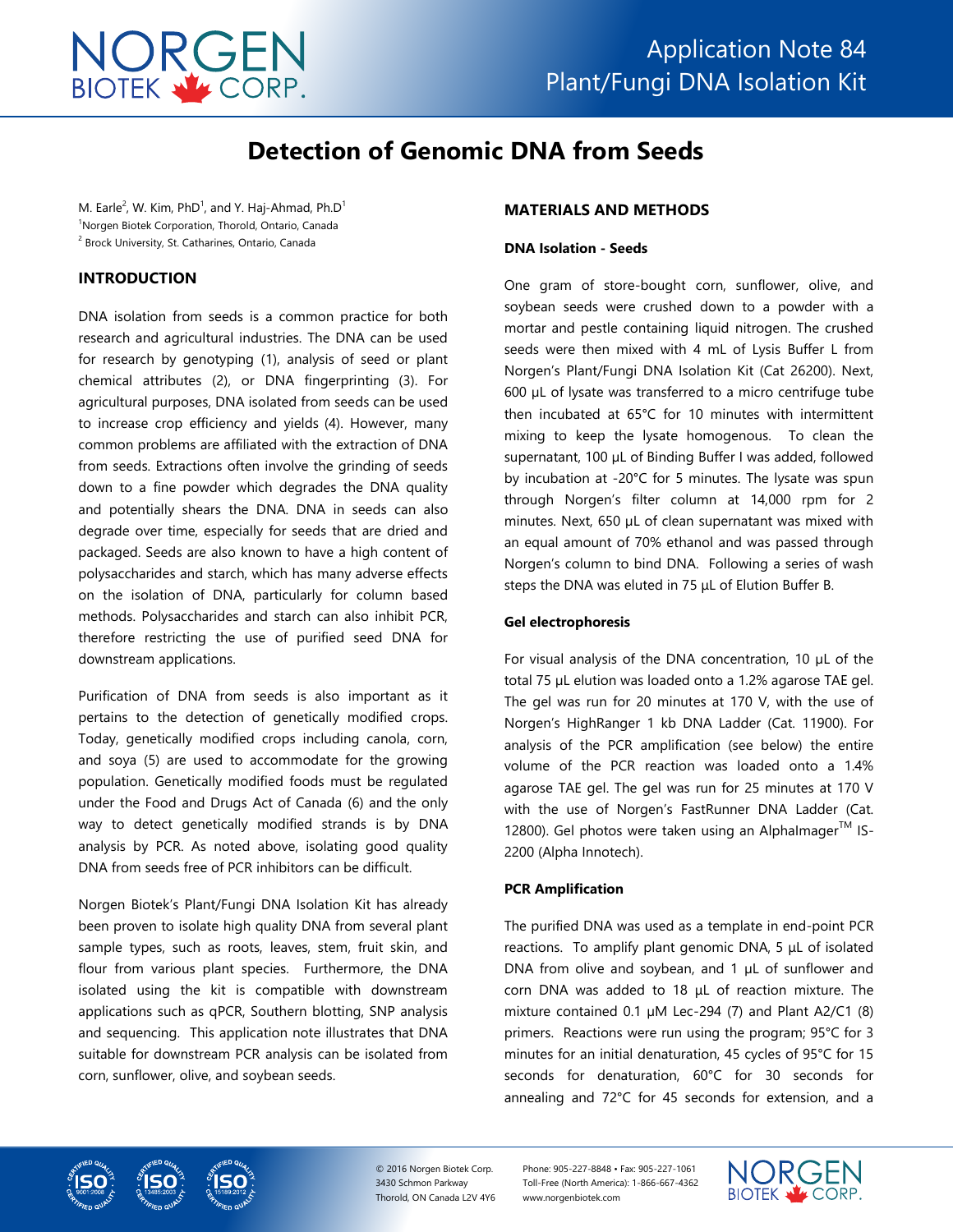final 72°C for 7 minutes. The reaction was run on an iCycler iQ thermocycler (Bio-Rad).

# **RESULTS AND DISCUSSION**

DNA was isolated from corn, olive, sunflower, and soybean seeds using Norgen's Plant/ Fungi DNA Isolation Kit according to the provided protocol. The DNA was run on a 1.2% agarose TAE gel for visual analysis. DNA isolated from sunflower, and corn produced a large quantity of intact DNA. Olive and soybean samples provided much less DNA, to the point where it is not detectable on the gel **(Figure 1).**



Figure 1. 10 µL of the 75 µL elution loaded onto a 1.2% agarose TAE gel. DNA was isolated using Norgen's Plant/Fungi DNA Isolation Kit. M= HighRanger 1 kb DNA Ladder.

The quality of the purified DNA was then tested by using it as a template in end-point PCR. The end-point PCR amplified the four seed samples using the Lec-294 and Plant A1/C2 as universal primers to detect plant DNA. The amplified DNA was run on 1.4% agarose TAE gels for visual analysis. The gels showed that both primers Lec-294 and Plant A1/C2 were successfully amplified in all 4 samples. The amplicons show consistent band intensity throughout all samples, even though different amounts of templates were used **(Figure 2 and Figure 3)**. Under such circumstances where DNA amounts present in seed samples are too low to detect by gel electrophoresis, DNA quality becomes more crucial than DNA yield to ensure its use in downstream PCR applications. Therefore, Norgen's Plant/Fungi DNA Isolation Kit is capable of isolating DNA from store bought packaged and dried seeds. The purified DNA was also found to be of a high quality, as evidenced by successful PCR amplification of all samples.



**Figure 2.** Plant-A1/C2 amplicons run on 1.4% agarose TAE gel following end-point PCR. DNA samples were isolated from store bought seeds using Norgen's Plant/Fungi DNA Isolation Kit.  $N = no$  template control.  $M = FastRunner DNA$ Ladder.



**Figure 3,** Lec-294 amplicons ran on 1.4% agarose TAE gel following end-point PCR. The DNA samples were isolated from store bought seed samples using Norgen's Plant/Fungi DNA isolation kit.  $N =$  no template control.  $M =$ FastRunner DNA Ladder.

### **CONCLUSION**

Norgen's Plant/Fungi DNA Isolation Kit is versatile in terms of the large variety of plant samples from which it is able to isolate DNA, including from seeds. Furthermore, the kit is sensitive enough to isolate trace amounts of DNA not detectable by gel electrophoresis, and in good enough quality that can be used in downstream applications such as PCR. This makes the kit suitable for isolating high quality DNA to be used for testing of genetic authenticity in seeds, or for DNA fingerprinting.

#### **REFERENCES**

1. Zheng, X. Hoegenauer, K. A. Maeda, A.B.V. Wang, F. Stelly, D.M. Nichols, R.L. and Jones, D.C. 2015. Nondestructive high- throughput DNA extraction and genotyping methods for cotton seeds and seedlings. Bio Techniques. 58: 234-243.





© 2016 Norgen Biotek Corp. 3430 Schmon Parkway Thorold, ON Canada L2V 4Y6 Phone: 905-227-8848 • Fax: 905-227-1061 Toll-Free (North America): 1-866-667-4362 www.norgenbiotek.com